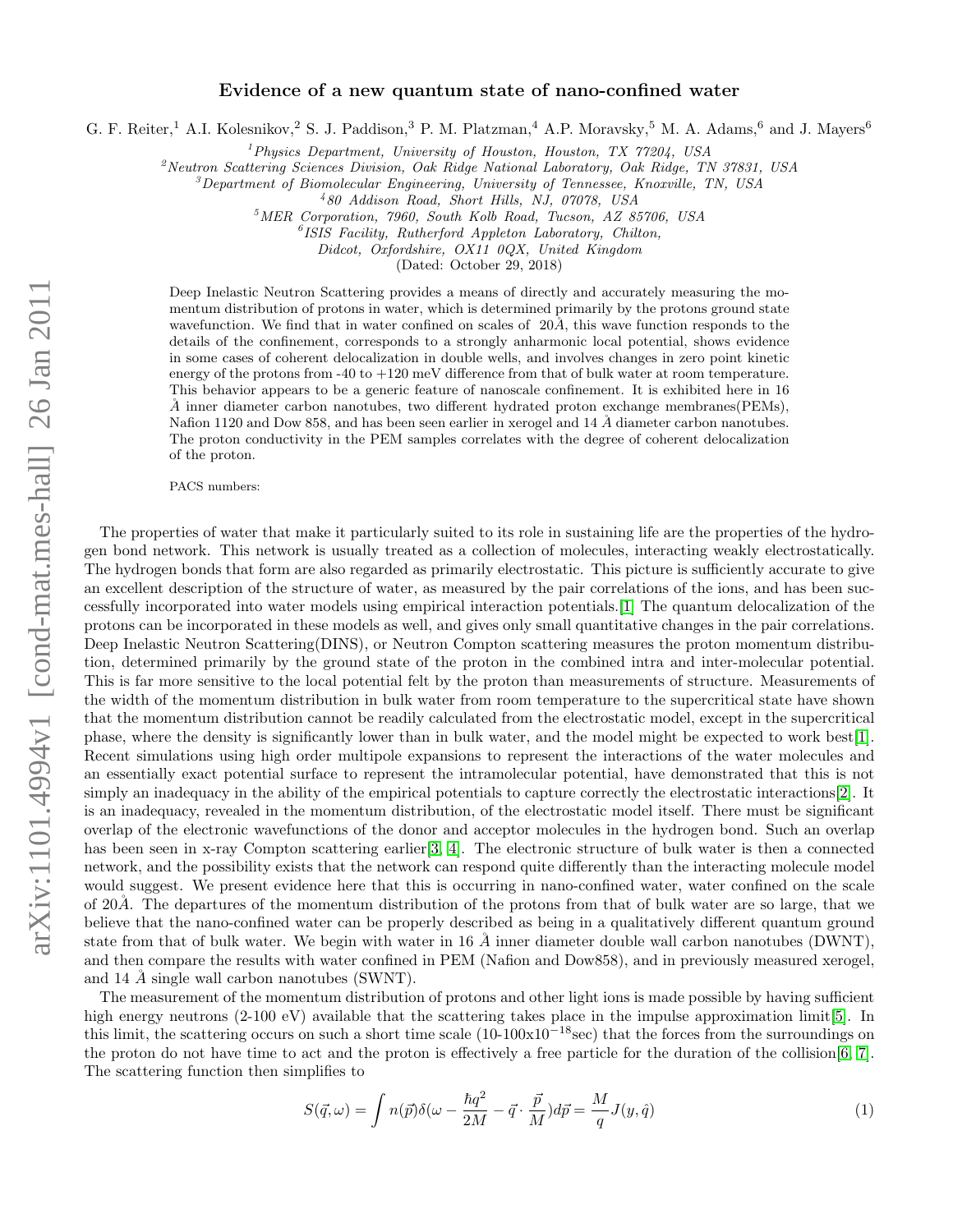where  $n(\vec{p})$  is the momentum distribution of the protons,  $\hbar\omega$  and  $\hbar\vec{q}$  the transferred energy and momentum, respectively, and M the mass of the proton. The scattering function, which is directly proportional to the double differential scattering cross-section, is a function only of the rescaled variable  $y = \frac{M}{q} \left( \omega - \frac{\hbar q^2}{2M} \right)$  $\left(\frac{\hbar q^2}{2M}\right)$ , the longitudinal momentum, and the direction of the vector  $\vec{q}$ . In our case, where all the samples are isotropic, it depends only on y and we have  $S(\vec{q}, \omega) = \frac{M}{q}J(y)$ . No information is lost in J(y), which may be inverted to obtain n(p)[\[5,](#page-4-4) [7\]](#page-4-6). The instrument used was Vesuvio, at ISIS, the pulsed neutron source at the Rutherford-Appleton Laboratory in England. In the current experiment, we use 48 detectors, arranged with scattering angles from 35 to 75 deg on both sides of the beam. The data are corrected for multiple scattering[\[8\]](#page-4-7) and a gamma ray background[\[9\]](#page-4-8). The parameters of the fit are obtained by simultaneously fitting the data from all the detectors.

The DWNT material was synthesized by chemical vapor deposition technique. The raw nanotube SWNT sample was produced by direct current arc vaporization of graphite-metal composite anodes. The metal component consisted of Co/Ni catalyst in a 3:1 mixture. The subsequent purification with hydrochloric acid was followed by the oxidation of non-tube carbon components in air at 300-600◦C. These preparation and purification steps produced micrometer-long nanotubes of a high purity, that is, with low metal catalyst content and low non-tube carbon content. The nanotube ends were opened by exposing the purified material to air at 420◦C for about 30 min. The samples were characterized by transmission electron microscopy (TEM) and small-angle neutron diffraction. For both the SWNT and DWNT, the (0,1) reflection of the two-dimensional hexagonal lattice of the bundle was evident in the diffraction data. The mean diameter of the SWNT was  $14\pm1\AA$ , and the mean inner and outer diameters of the DWNT were  $16\pm3\AA$  and  $23\pm3\AA$ , respectively. The water absorption in SWNT and DWNT samples was controlled as follows: a mixture of de-ionized water and the nanotube material was equilibrated for 2 h in an enclosed volume at 110◦C; excess water was then evaporated at  $45^{\circ}$ C until reaching the targeted water mass fraction. In this work, 3.0 g of SWNT and 2.8 g of DWNT samples were loaded with 11 and 13 wt.% of water, respectively.

We show in Fig. [1] the measured  $J(y)$  for water in DWNT (the present work) and SWNT (measured earlier [\[10\]](#page-4-9)), both at a temperature of 170 K, and bulk water at 300K.



FIG. 1: The measured Compton profile  $J(y)$  for water in 14Å SWNTs at 170 K, 16Å DWNTs at 170 K and bulk water at 300 K. The dashed lines are one standard deviation error bars.

Compared to bulk water, the width of the Compton profile narrows in the case of water in the SWNT, and broadens for the water in the DWNT. These are essentially smooth cylindrical containers for the water, with diameters differing on average by only two Angstroms, and similar average densities of water in the nanotubes , and yet the water responds completely differently in the two cases to the confinement. The structure of the water at 170 K in these systems, as determined by classical simulations using empirical potential models, consists of a cylindrical square ice sheath, about  $3\AA$  in from the carbon, with, in the case of the SWNT, a single chain of water molecules down the center, [\[11\]](#page-4-10) and in the case of the DWNT, a smaller inner cylinder of water down the center[\[12\]](#page-4-11). In both cases, most of the water is in the ice sheath. We conclude that the quantum state of the protons in confined water is very sensitive to the nature of the confinement, and responds to the global configuration of the hydrogen bond network.

Further differences between the two systems, and further evidence of the sensitivity of the hydrogen bond network to confinement, are evident by comparing the temperature dependence of the proton momentum distributions. As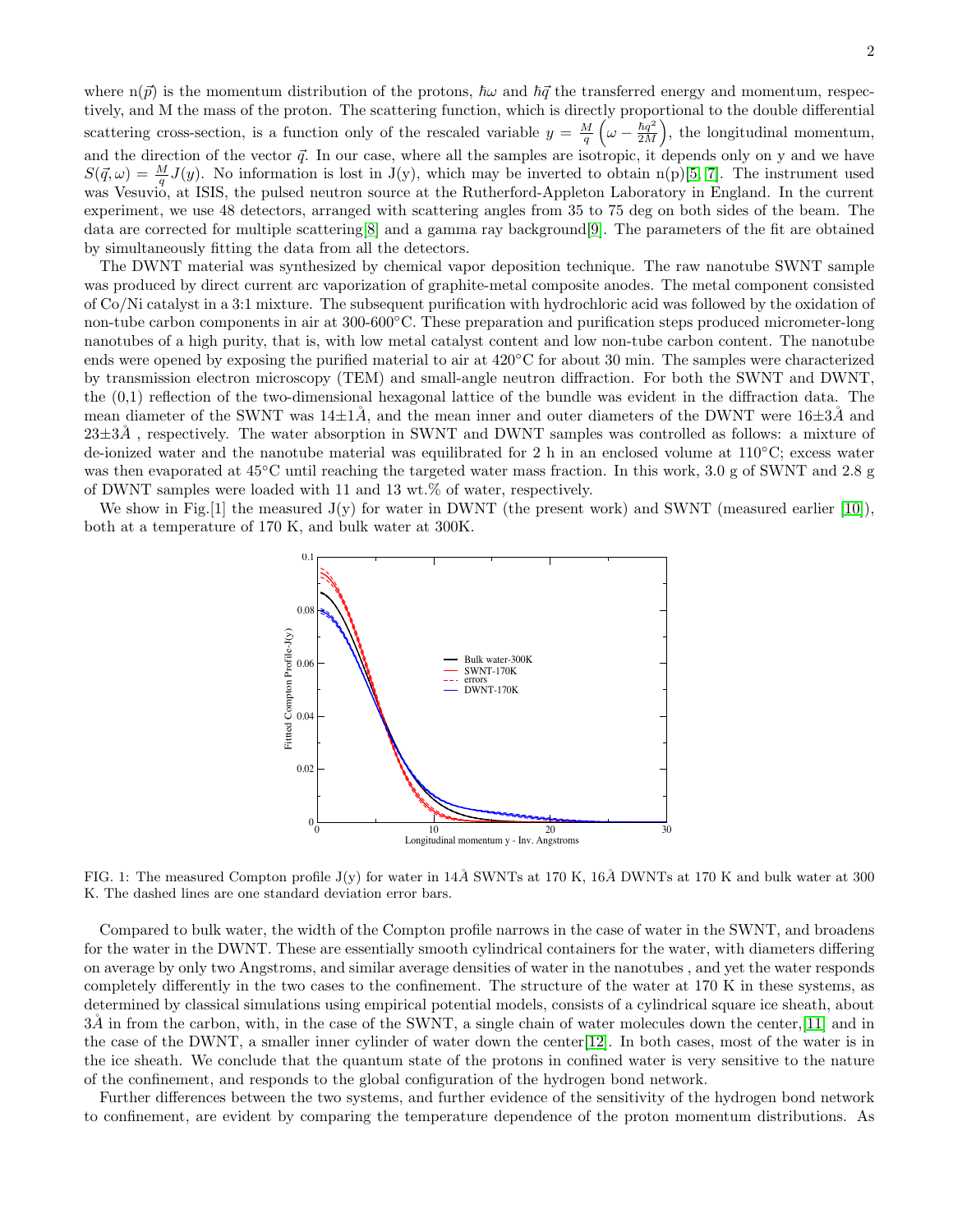reported in an earlier work[\[10\]](#page-4-9), the momentum distribution in the SWNT was temperature independent, to within the errors of our measurement, up to 230 K. Fig.[1] would not look observably different if we replaced the SWNT data at 170 K, with that at 5 K. The DWNT data are, however, strongly temperature dependent. We show in Fig[2] the momentum distributions as a function of temperature in the DWNT. DINS is sensitive to coherent delocalization, the spreading out of the wave function into a bimodal distribution as in a double well system. The oscillation seen in the momentum distribution is characteristic of such a system[\[5,](#page-4-4) [7\]](#page-4-6). Evidently, a significant number of the protons in DWNT are in that state, and further, the separation of the wells, which can be inferred from the position of the minimum ( $\pi/p_{min}$ ), is changing with temperature, getting smaller from 4.2K to 120K, and then getting larger at 170K.

One might think that the dramatic changes in the proton momentum distribution were a peculiarity of the structure of the water in the nanotubes at low temperature. At room temperature, that structure disappears, and the water resembles locally the fourfold coordinated hydrogen bond network of the bulk. We see in Fig.[2] however that significant differences remain at room temperature between the bulk and nano-confined water.

The interest in water in carbon nanotubes is partially as a simple model for biological channels. As such, the quantum state of the protons at room temperature is particularly relevant. As is evident from Fig[2] this state is far from that of bulk water. We see from Table 1 that the kinetic energy/proton is higher in the confined space of the nanotube by 34meV than it is in bulk water, or roughly kT at room temperature. Since there are two protons in each water molecule, the changes of the proton zero point energy with confinement is clearly significant for water entering and leaving the channels. The quantum state of the water in the channels may also be of significance for transport through the channels, which is orders of magnitude greater than continuum fluid flow theories would predict.[\[13\]](#page-4-12)

It might be thought that the appearance of double well potentials for the protons in nano-confined water was a result only of the specific ordered structures at low temperature in the nanotubes. This is not the case. The phenomenon is more general. Carbon nanotubes are smooth, and the interaction of the water with the surface of the nanotube is primarily Coulomb repulsion and Van de Waals attraction. There is no chemical binding to speak of between the water and the nanotube walls. These conditions are not present in an earlier room temperature experiment that was done on the confinement of water in the pores of xerogel[\[14\]](#page-4-13), which can be thought of as a glass sponge. The surface of the pores contains Si-O-H (silanol)groups, to which the water can hydrogen bond, and the proton can be ionized and become mobile in the confined water. It was observed that the momentum distribution of the water in nominally 23Å pores could be described as though all the molecules in the pore were confined in a double well potential. For larger pores,  $80\AA$ , it appeared that the average momentum distribution was much closer to that of bulk water. The interpretation at the time was that the water in the surface layer was being affected by the interaction with the silanol groups and somehow the surface effects propagated throughout the water in the small pore. That is that the result was due to a particular interaction of the surface with the water. Given the results in the nanotubes, we think now that the effect on the water, rather than being due to local interactions at the surface with the silanol groups , was a direct effect of the confinement itself, and that  $20\AA$  is the scale size at which this effect becomes apparent.

Two systems that are similar in some respects to the xerogel system are the perfluorosulfonic acid membranes: Nafion 1120 and Dow 858[\[15\]](#page-4-14). These are ionomers with hydrophobic poly(tetrafluoroethylene) (PTFE) backbones and randomly pendant perfluoroether side chains terminating with sulfonic acids. The ionomers when hydrated exhibit a sponge like structure, a nanophase separated morphology where the water and ions exist in domains that are only a few nanometers in diameter surrounded by the backbones. The sulfonic acid group  $(-SO_3H)$  donates its proton to the water when there is sufficient water in the pores of the sponge, making them very good proton conductors. We show in Fig.[3] the momentum distribution at room temperature for the water confined in the pores of the two membranes, at the same water content  $(14H<sub>2</sub>O/SO<sub>3</sub>H)$ , presented here for the first time. The deviation from the bulk water ground state in these two samples is dramatic and corresponds to a kinetic energy difference of 107meV/proton for Nafion and 124 meV/proton for Dow 858. They are not even qualitatively in the same state as bulk water.

The water confined in the PEM's is highly acidic, and it might be thought that the acidity is somehow primarily responsible for the dramatic difference between the bulk and confined water. We have observed DINS for bulk HCl solutions at these concentrations, and found only small deviations from that of bulk water[\[16\]](#page-4-15). We think there is no doubt that it is not the free protons that are driving the transition from one quantum state to the other, but the confinement itself. The interaction with the surface groups, the sulfonyl and silanol groups, may, however play a role in the large difference between the nanotube data and that in Nafion and xerogel.[\[17,](#page-4-16) [18\]](#page-4-17)

The proton conduction mechanism in PEMs is thought to be at least partially due to the Grothuus mechanism[\[19\]](#page-4-18). This is essentially a classical mechanism. The protons in the confined water are largely in a state that appears to be bimodally, coherently, distributed in space, and are therefore far from behaving as classical particles. It is likely that the proton transport in these materials is significantly different from the process in bulk water. It is intriguing that the conductivity of the Dow 858 is higher than that of the Nafion by 70%[\[15\]](#page-4-14), which correlates qualitatively with the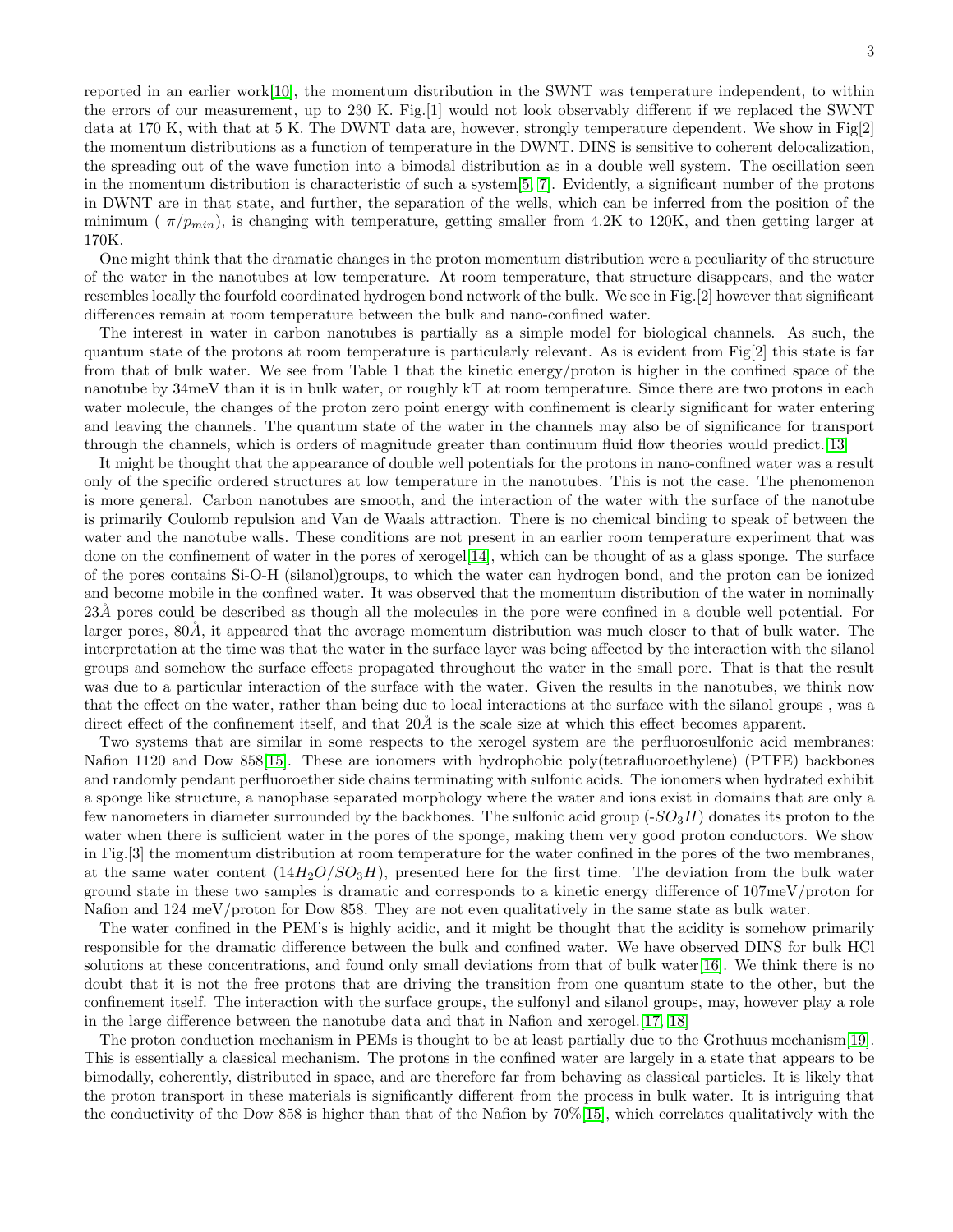

FIG. 2: The momentum distribution of the water protons in 16  $\AA$  DWNT as a function of temperature, compared with that of bulk water at room temperatures. The nanotube 290K signal and the bulk water signal have been displaced upwards by .02 units for clarity.



FIG. 3: The momentum distribution of the protons in Nafion1120(blue) and Dow 858(magenta) compared with that of bulk water(black), all at room temperature. There are 14 water molecules/sulfonyl group in both materials. The inset is the momentum distribution of water in the  $23\AA$  pores of xerogel at room temperature. The dashed red line is a fit to the data with a single particle in a double well model.[\[14\]](#page-4-13)

proportion of protons involved in coherent delocalization seen in Fig.[3], indicating that coherent transport through a series of delocalized proton states may be an efficient conduction mechanism.

In our earlier experiments on SWNT and xerogel[\[10,](#page-4-9) [14\]](#page-4-13) we have analyzed the data in terms of a single particle in a potential model. This model can provide a good phenomenological fit, as can be seen from the inset in fig 3. We believe, however, that this model is inadequate. Vibrational densities of states measurements in both sets of nanotubes have shown a slight blue shift of the proton-oxygen stretch mode.[\[11\]](#page-4-10) It is not possible to explain this within a single particle model. The softening of the potential seen in the momentum distribution, although consistent with the increase in the Debye Waller factor that was observed earlier [\[11\]](#page-4-10), is too extreme to accommodate an increase in the ground state to first excited state stretching transition frequency. We believe that the sensitivity to confinement, and the large departures from the momentum distribution expected for a single water molecule are due to correlated proton motion in the ground state of the system, and expect that there is a quantum coherence length associated with these correlations. There is experimental confirmation of correlated proton motion in the vibrational spectrum of ice [\[20,](#page-4-19) [21\]](#page-4-20) as well as earlier predictions of this effect from simulations [\[22\]](#page-4-21).